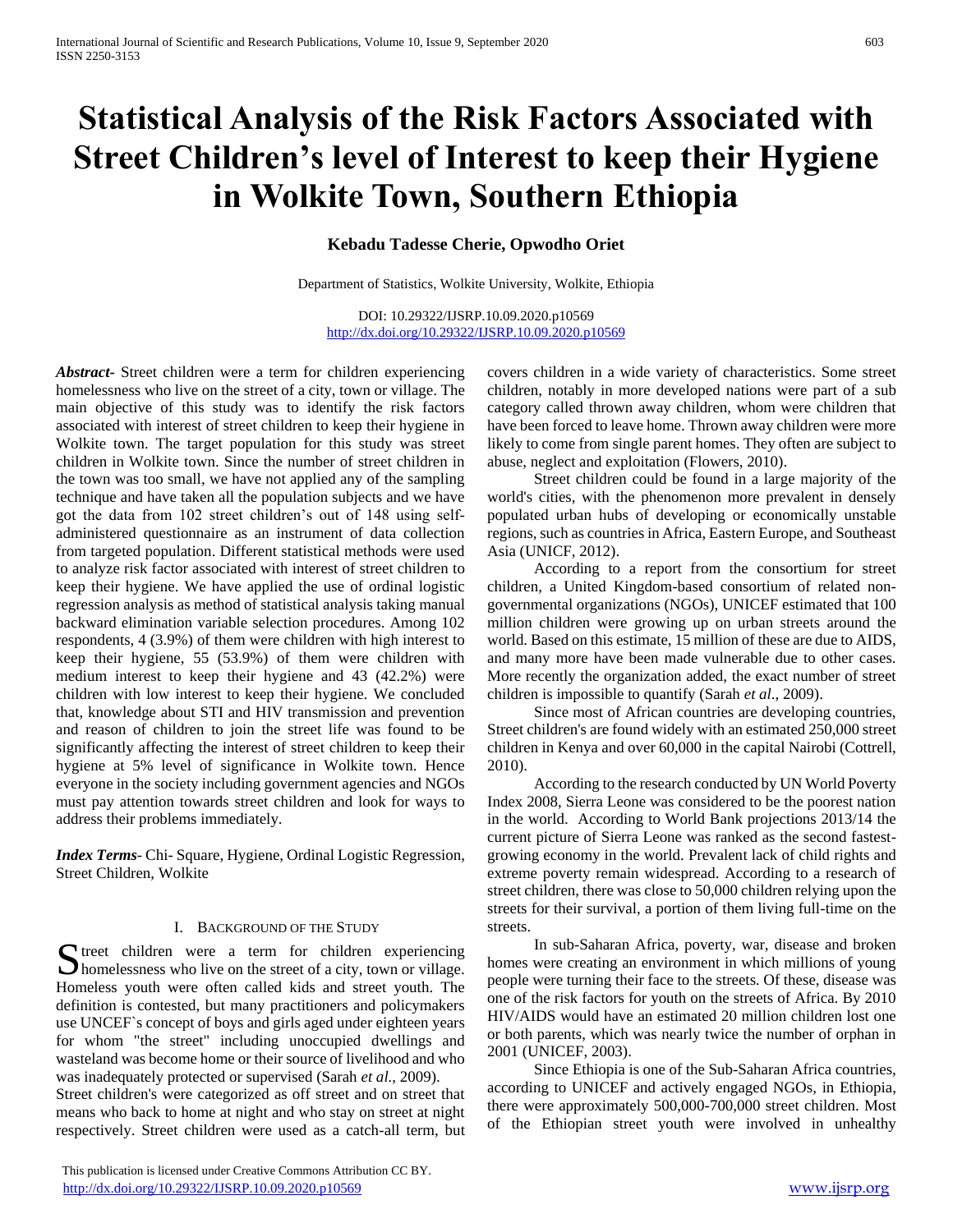behaviors, such as smoking marijuana, drinking local drinks like "Tela, "tej", "Areke" and chewing chat (UNICEF, 2003).

 The street children were seen by many as worthless and many countries have used violent and punitive measures to eliminate them.

 Wolkite is one of the towns which are found in SNNP Region in South-western Ethiopia. The number of children's in Wolkite town, street were high. Hence, the increasing of street children in Wolkite town was due to urbanization. Based on this problem, we planned to conduct a study on the risk factors associated with level of interest of street children to keep their hygiene.

# **1.2. Statement of the problem**

 The children typically had accessed to neither health care nor education. Sometimes, they were subjected to violence in the home before joining the street. It is well known fact that street children were among the most vulnerable social group for poverty and under development in Ethiopia. In addition to these, Ethiopian children problems had been repeated by cyclical droughts, and recurrent famines, family strife and the infamous HIV/AIDS pandemic. All these factors have combined to make millions of children separated from their parents (Konstantin, 2004).

 In SNNPS, the phenomena of street children had become the critical social problem of the towns in the region. The problem was mainly caused by poverty, rapid urbanization and family abuse (Azemraw, 2009). Even though there was no published data that indicates a rapid increase number of street children in SNNPS, Wolkite was one of the towns of the region encountering a growing of street children as high. The street children, who lived in Wolkite town, had no care, protection, supervision or direction from parents or responsible adults.

 By realizing the overall nature of the problem, the aim of this study would be to determine and assess the risk factors associated with interest of street children to keep their hygiene in Wolkite town. The measure that was taken by community for solving the problem of street children was giving some needs like, food, cloth and others, instead of giving awareness to keep their hygiene. According to this problem, our study dealt with the magnitude of the problems and the root cause of the factors associated with interest of street children to keep their hygiene, using ordinal logistic regression model in Wolkite town.

# **1.3. Objectives of the study**

 The general objective of this study was to analyze the risk factor associated with interest of Street Children to keep their Hygiene in Wolkite town.

The specific objectives of our study are:

- $\triangleright$  To test the association between interest of street children to keep their hygiene (high, medium, low) and explanatory variables
- $\triangleright$  To determine the risk factors associated with interest of street children to keep their hygiene.
- $\triangleright$  To determine the level of interest of street children to keep their hygiene.

# **1.5 The scope of the study**

 This study was focused on identifying the factors that affected interest of street children to keep their hygiene (high,

 This publication is licensed under Creative Commons Attribution CC BY. <http://dx.doi.org/10.29322/IJSRP.10.09.2020.p10569> [www.ijsrp.org](http://ijsrp.org/)

medium, low) in all kebeles of Wolkite town. Therefore, the conclusion to be reached would reflect determinant and risk factors associated with interest of street children to keep their hygiene with a special reference to Wolkite town.

# II. METHODOLOGY

# **2.1 Description of the Study Area**

 The study was conducted in Wolkite town which is located in South-western part of Ethiopia, in SNNP regional state, at the distance 158km from Addis Ababa. It is the capital city of Gurage zone. As the city is a developing town, many children were migrating from the rural area to the town and many of them were became street children. Therefore, this study considered the risk factors associated with interest of street children to keep their hygiene in Wolkite town.

# **2.1.1 Source of data**

 The targeted populations of this study were all street children in Wolkite town who would live in Wolkite town. The source of data for this study was street children in Wolkite town. The data was collected from street children in Wolkite town using questionnaire and interview. In this study we used both open and closed ended questionnaire t gather data from street children.

# **2.2 Method of data collection**

 The method of data collection in this study was by using structured self-administered questionnaire and interview. Once we decide what type of the study would be conducted, which was necessary to collect information about the concerned study. The relevant or necessary information for this study would take from primary data by questionnaire and interview. The data was used for this research project consisted of the number of street children lived in wolkite town.

#### **2.3 Sampling design**

# **2.3.1. Sampling Technique**

 Sampling technique is a system of taking small ratio of observation from large population with aim of getting information of those large populations from the sampled observation by using some statistical techniques. There are many random sampling techniques to determine the sampled observation. These are cluster, stratified, systematic, simple random sampling (SRS).

However, in our study we do not use the above sampling techniques as our population is small to take a sample from it. Based on this reason we have included all the elements appeared in the study area.

## **2.4. Study Variable**

#### **2.4.1. Dependent variable**

 The dependent variable of this study was interest of street children to keep their hygiene classified as high, medium and low. High mean those children who have high interest to keep their hygiene, medium mean those children who have medium interest to keep their hygiene and low mean those children who have low interest to keep their hygiene.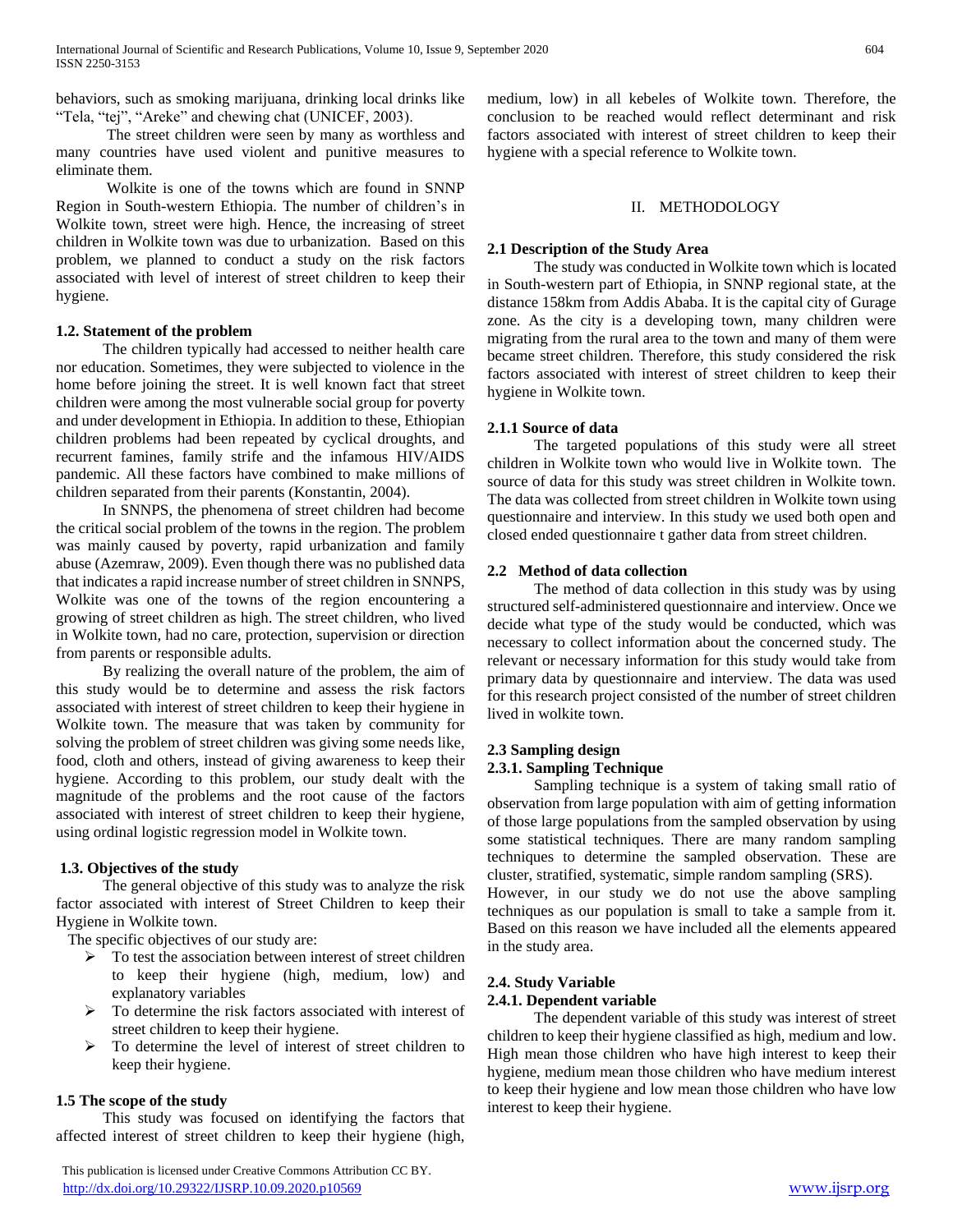International Journal of Scientific and Research Publications, Volume 10, Issue 9, September 2020 605 ISSN 2250-3153

$$
High = 2
$$
  
 
$$
Y_{i} = \{ Medium = 1 \}
$$
  
 
$$
Low = 0
$$

#### **2.4.2. Independent variables**

 The independent variables of our study were age of children, sex, street life status, sleeping place, birth place, income sources, education level, interest to attend health education, knowledge about health information, knowledge about STI and HIV transmission and prevention, practicing method to prevent STI and HIV, reason to join the street life, meal taken by them per day, health condition, drug use, interest to use the drug and getting support and the detail of the explanatory variable and their codling's are depicted in Table 1A in the appendix.

#### **2.5. Method of statistical analysis**

 The method of data analysis to be used for any study depends on the nature of the response variables incorporated and hence, two broad categories of statistics; classified as and inferential statistics was used for analyzing the data on street life of street children's level of interest to keep their hygiene.

 Descriptive statistics deals with any method or procedures used to organize masses of numerical data in to a meaningful form by using various methods such as table, charts and graphs whereas inferential statistics includes the use of data from sample to make inference about a population from which the sample was drawn. The inferential statistics analysis involves with in this study were chi-square test of independence and ordinal logistic regression.

#### **2.5.1. Chi-square test**

 Chi-square test of association is a method of analyzing categorical data that is obtain, in the form of counts. Chi-square test for association (independence) in a two way classification uses this procedure to test if the probability of items or subjects being classified for one variable depends on the other variable. The objective of chi-square test of independence is to test whether there was a relationship between two categorical variables or not.

#### **The statistical test would be**

$$
x^{\wedge}2cal
$$
  
= 
$$
\sum_{j=1}^{m} \sum_{i=1}^{n}
$$
 (oij  
= 
$$
eij)^{\wedge}2/Eij \dots \dots \dots
$$

− )^2/ … … … … … … … … … … … … … … … … . . (3.1) Where, oij- is the observed class frequency eij-is expected cell frequency

The test  $x^2$  cal with  $x^2$  (c – 1), (r – 1) c- Number of column variables r- Number of row variables

Decisions; - if  $x^2$  cal  $\gt x\alpha^2$   $(r-1)$   $(c-1)$  then reject Ho If  $x^2$  cal  $\lt x a^2$   $(r-1)$   $(c-1)$  then fail to reject Ho

 P-value is the smallest level of the test for which the null hypothesis (Ho) is rejected. That is when p-value is greater than the significance level, Ho is not rejected

 This publication is licensed under Creative Commons Attribution CC BY. <http://dx.doi.org/10.29322/IJSRP.10.09.2020.p10569> [www.ijsrp.org](http://ijsrp.org/)

Since  $O_i$ <sub>and</sub>  $e_i$  are observed from a single sample of size n sum of the observed and expected class frequencies is the same that is

$$
\sum_{i=1}^{n} O_i = \sum_{i=1}^{n} e_i = n
$$
 (3.2)

#### The hypothesis:

H0: there is no association between interest of Street Children to keep their Hygiene and all the other independent variables. H1: there is an association between interest of Street Children to keep their Hygiene and all the other independent variables.

#### **Assumption of chi-square**

- The sample must be randomly selected from the population.
- The population must be normally distributed for the variable under study.
- The observation must be independent of each other.

#### **2.5.2. Ordinal logistic regression**

 Ordinal logistic regression was a type of logistic regression analysis used, when the response variable is categorized more than two with having natural order or rank. That, we could rank the values, but the real distances between categories was unknown. Logit link function was used in the analysis because it was evenly distributed categories and was reasonable choices when the changes in the cumulative probabilities are gradual and logit involves all levels of the response and dichotomizes the response scale. Many variables of interest were ordinal that you can rank the values, but the real distance between categories was unknown. Ordinal logistic regression or *(*ordinal regression*)* was used to predict an ordinal dependent variable given one or more independent variables. This model will enable us to determine which of our independent variables (if any) had a statistically significant effect on our dependent variable. For categorical independent variables, we could interpret the odds that one "group" has a higher or lower score on our dependent variable. For continuous independent variables we were able to interpret how a single unit increase or decrease in that variable, is associated with the odds of our dependent variable having a higher or lower value. We could also determine how well our ordinal regression model predicts the dependent variable.

The ordinal logistic model Data:  $(Y_i, X_1i, \ldots, Xki)$  for observations  $i=1, \ldots, n$ , where *Y* is a response variable with *C* ordered categories *i or*  $j = 1, \ldots, C$ , and probabilities  $\pi(j) = P(Y = j)$ 

*X*1*, . . . , Xk* are *k* explanatory variables Observations *Yi* are statistically independent of each other The following holds for  $\gamma i^{(j)} = P(Y_i \leq j)$  for each unit *I* and each category  $j = 1, \ldots, C - 1$ :

$$
log(\frac{yi^{(j)}}{1 - yi^{(j)}}) = log(\frac{p(Yi \le j)}{p(Yi > j)})
$$
  
=  $\alpha(j) - (\beta 1X1i + \cdots + \beta kXki)$  ....... ... ....... (3.3)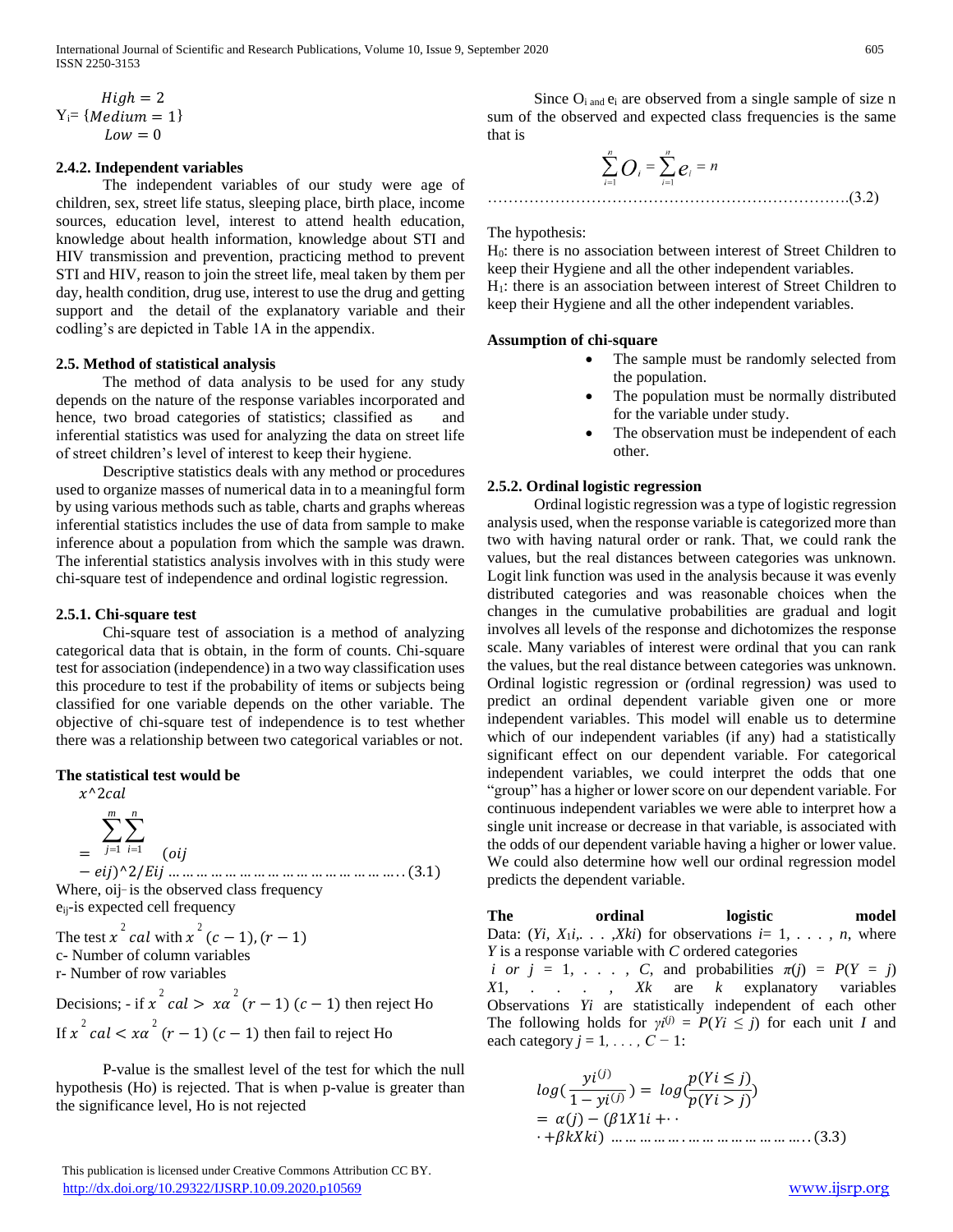## **Assumptions of ordinal logistic regression**

- The dependent variable is measured on an ordinal level.
- One or more of the independent variables are continuous, categorical or ordinal.
- No Multi-co linearity i.e. when two or more independent variables are highly correlated with each other.
- Proportional odds i.e. that each independent variable has an identical effect at each cumulative split of the ordinal dependent variable.

 These assumptions should be tested in order to show if there is a violation assumption or not. If these assumptions are violated the results you get when running ordinal regression may not be valid.

# **2.5.2.1. Likelihood-Ratio Test**

 An alternative and widely used approach to test the significance of a number of explanatory variables is to use the likelihood ratio test. This is appropriate for a variety of types of statistical models. Agresti, 1990 argues that, the likelihood ratio test is better particularly if the sample size is small or the parameters are large. The likelihood-ratio test uses the ratio of the maximized value of the likelihood function for the full model  $(L_1)$ over the maximized value of the likelihood function for the simpler model (L0). The likelihood-ratio test statistic equals:  $-2$   $\log$   $(L_0/L_1)$  =  $-2[\log$   $(L_0)-\log$  $(L_1)$ ]………………………………………………………………(3.4) It is compared with a  $\chi$ 2 distribution with 1 degree of freedom.

This log transformation of the likelihood functions yields a chisquared statistic.

# **2.5.2.2. Goodness of Fit of the Model**

 The goodness of fit measures how well the model describes the response variable. Assessing goodness of fit involves investigating how close values predicted by the model with that of observed values (Bewick, 2005).

# **2.5.2.3. Parameter Estimation for Logistic Regression**

 The maximum likelihood and non-iterative weighted least squares are the two most computing estimation methods used in fitting logistic regression model. In contrast, the maximum likelihood estimation method is appropriate for estimating the logistic model parameters due to this less restrictive nature of the underlying assumptions in this study the maximum likelihood estimation technique applied to estimate parameters of the model. Maximum the likelihood estimate (MLE) of  $\theta$  is that value of  $\theta$ that maximized link  $(\theta)$ : it is the value that made the observed data the "most probable". If they are identical independent distributions, then the likelihood simplified to:

link (0) =  
\n
$$
\Pi_{i=1}^{n} f\left(\frac{x^{i}}{\theta}\right)
$$

………….(3.5)

Rather than maximizing this product which could be quite tedious, we often used the fact that the logarithm is an increasing function so it would be equivalent to maximized the log likelihood:-  $l(\theta)$ 

=∑ log( ( )) =1 …………………………………………………

#### …………………..(3.6) **2.5.2.3. Parallel Lines Test**

 In ordinal logistic regression models, there is an important assumption which belongs to ordinal odds. According to this test parameters should not change for different categories. Also parameter estimations do not change for cut-off points. In an ordinal logistic regression, when the assumption holds for  $j - 1$  logistic comparison in a J categorized variable  $\alpha$ -1cut-off points and j – 1 parameters are found. At this point ordinal logistic model differs from multinomial logistic regression (Kleinbaum *et al.,* 2010).

 In a way, this test states that the dependent variable's categories are parallel to each other. When the assumption does not hold, it means that there are no parallelism between categories. Likelihood Ratio Test, Wald Chi-Square test and the other related tests are used to test parallel lines assumption ( Agresti *et al.,* 2002). In ordinal logistic regression, these tests examine the equality of the different categories and decides whether the assumption holds or not. If the assumption does not hold, interpretations about results will be wrong, therefore in order to find correct results alternative models are used instead of ordinal logistic regression models.

#### III. RESULT AND DISCUSSION

# **3.1. Descriptive Statistics and Inferential Statistics**

 The data gathered from respondents was analyzed using both descriptive and inferential statistics, by using SPSS software.

# **3.1. Descriptive Statistics**

 From the result in Table 4.1, out of 100% 0.98% were children with high interest to attend health education, 48% were medium interest children to attend health education and 50.98% were children with low interest to attend health education, 3.92% were children with high interest to keep their hygiene, 53.92% were medium hygiene children and 42.16% were children with low interest to keep their hygiene. For other variables descriptions detail was here below in Table 4.1.

| Variables                   |            |    | Percentage |
|-----------------------------|------------|----|------------|
|                             | Male       | 43 | 42.2%      |
| Sex                         | Female     | 59 | 57.8%      |
|                             | Urban      | 96 | 94.1%      |
| Birth place of respondent   | Rural      |    | 5.9%       |
|                             | Labor work | 40 | 39.2%      |
| Income source of respondent | Begging    | 48 | 47.1%      |

**Table 1 Descriptive statistics of demographic Variables**

 This publication is licensed under Creative Commons Attribution CC BY. <http://dx.doi.org/10.29322/IJSRP.10.09.2020.p10569> [www.ijsrp.org](http://ijsrp.org/)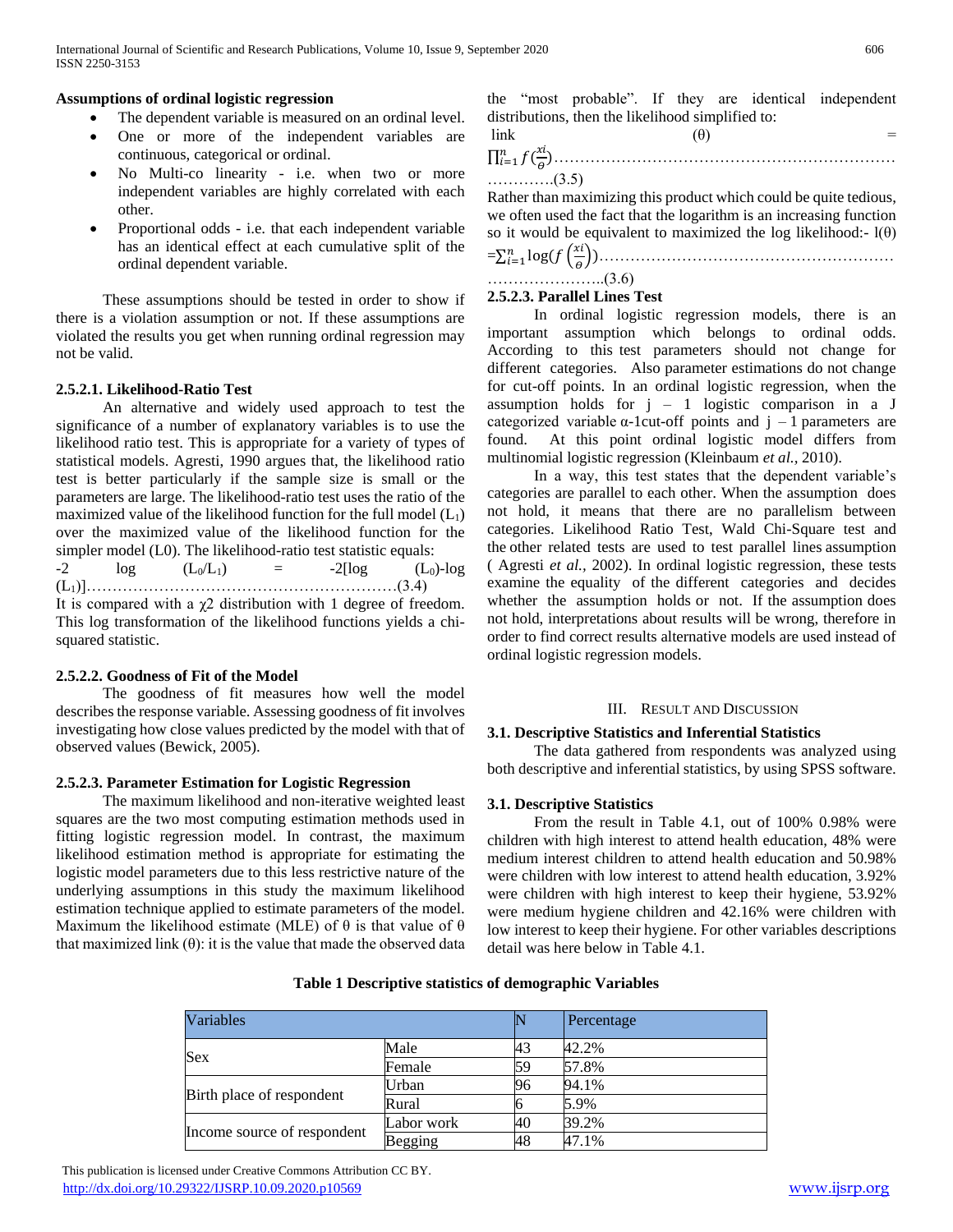|                               | Theft            | 14 | 13.7% |
|-------------------------------|------------------|----|-------|
|                               | primary school   | 85 | 83.3% |
| Education level of respondent | secondary school |    | 2.9%  |
|                               | Illiterate       | 14 | 13.7% |
| Sleeping place of respondent  | Home             | 59 | 57.8% |
|                               | on the street    | 15 | 14.7% |
|                               | around building  | 28 | 27.5% |

# **Table 2 Descriptive statistics of other Variables**

|                                           |                 | N               | Percentage |
|-------------------------------------------|-----------------|-----------------|------------|
|                                           | High            | 4               | 3.9%       |
| Interest of respondent to keep            | median          | 55              | 53.9%      |
| his/her hygiene                           | low             | 43              | 42.2%      |
|                                           | off street      | 59              | 57.8%      |
| street life status of respondent          | on street       | 43              | 42.2%      |
|                                           | high            | 1               | 1.0%       |
| interest of respondent to attend          | medium          | 49              | 48.0%      |
| health education                          | low             | 52              | 51.0%      |
| knowledge of respondent                   | toves           | 36              | 35.3%      |
| have health information                   | low             | 66              | 64.7%      |
| Knowledge of respondent aboutyes          |                 | 65              | 63.7%      |
| STI & HIV transmission and<br>prevention  | no              | 37              | 36.3%      |
| practicing<br>method                      | ofves           | 26              | 25.5%      |
| respondent<br>to<br>prevent<br>STI&HIV    | 'nо             | 76              | 74.5%      |
|                                           | urbanization    | 10              | 9.8%       |
|                                           | peer influence  | 10              | 9.8%       |
| Reason of respondent to join being orphan |                 | 36              | 35.3%      |
| the street life                           | poverty         | 32              | 31.4%      |
|                                           | family conflict | 14              | 13.7%      |
|                                           | once            | 1               | 1.0%       |
| meal taken by respondent per              |                 | 45              | 44.1%      |
| day                                       | three times     | 56              | 54.9%      |
| Rate of health condition offair           |                 | $\overline{52}$ | 51.0%      |
| respondent                                | poor            | 50              | 49.0%      |
|                                           | ves             | 37              | 36.3%      |
| Drug use                                  | no              | 65              | 63.7%      |
|                                           | non             | 65              | 63.7%      |
| Interest of respondent to usehigh         |                 | 5               | 4.9%       |
| drug                                      | medium          | 21              | 20.6%      |
|                                           | low             | 11              | 10.8%      |
|                                           | yes             | 55              | 53.9%      |
| Getting support                           | no              | 47              | 46.1%      |
| Total                                     |                 | 102             | 100.0%     |

# **3.2. Inferential statistics**

………………………

# **3.2.1. Chi-square test for association and cross tabulation**

 The association between dependent and independent variables among the statistical analysis about the risk factors associated with interest of street children to keep their hygiene in Wolkite town is tested by using chi-square test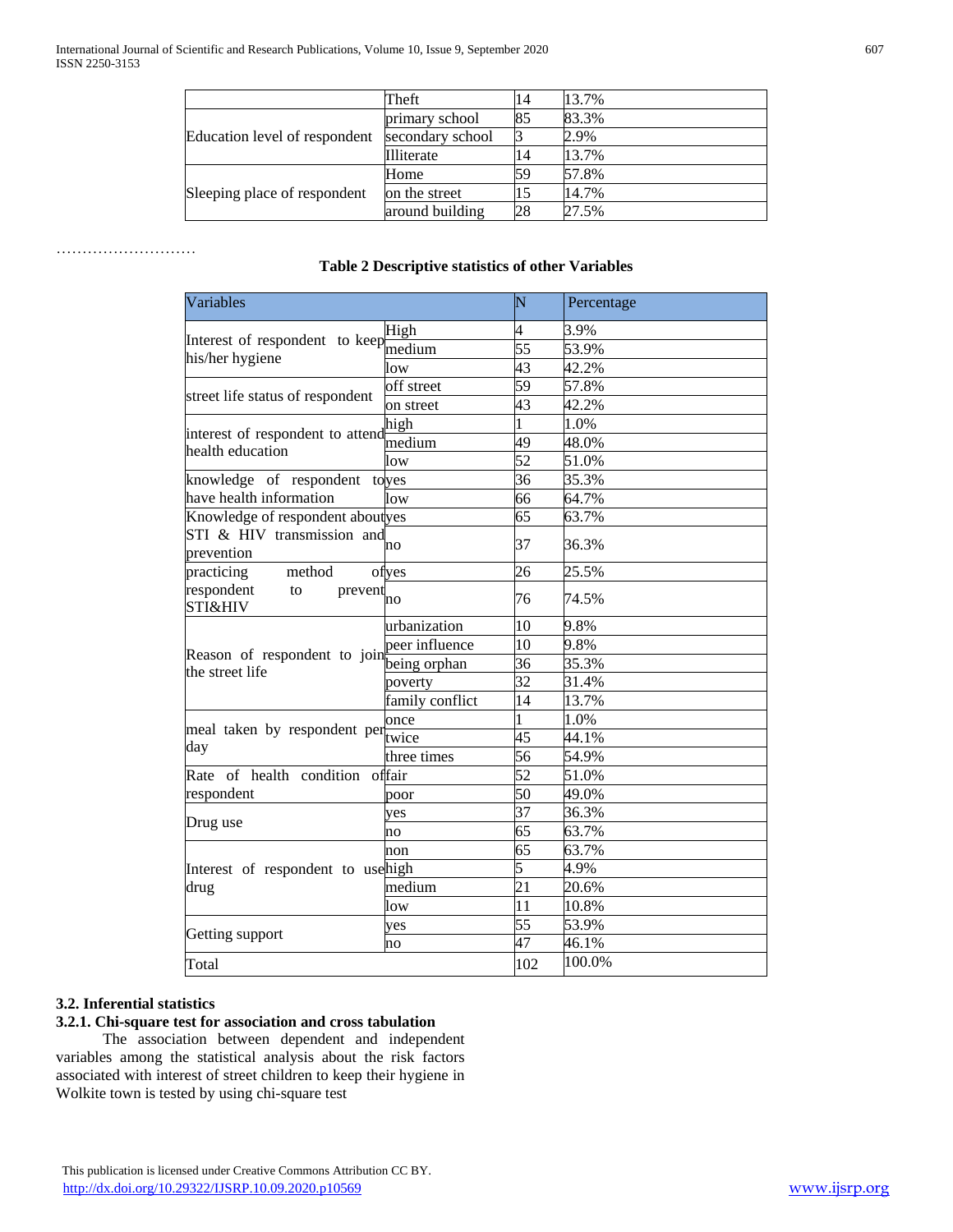As we can see from the result by Chi-square test of association in Table 4.2**,** there was statistically significant association between the Interest of street children to keep their hygiene with age of children, income sources, education level, interest to attend health education,

# **Table 4.2. Chi-Square Test Statistics of the Variables**

| <b>Variables</b>                                                                      | Pearson chi-<br>square | Degree<br>freedom(d.f) | Sig  |
|---------------------------------------------------------------------------------------|------------------------|------------------------|------|
| Age                                                                                   | 110.690 <sup>a</sup>   | 26                     | .000 |
| Birth place                                                                           | 5.448 <sup>a</sup>     | 2                      | .066 |
| Income source                                                                         | 41.380 <sup>a</sup>    | $\overline{4}$         | .000 |
| <b>Education</b> level                                                                | 76.984 <sup>a</sup>    | $\overline{4}$         | .000 |
| street life status                                                                    | .922 <sup>a</sup>      | $\overline{2}$         | .631 |
| interest<br>to attend<br>health education                                             | 95.505 <sup>a</sup>    | 4                      | .000 |
| knowledge<br>about<br>health information                                              | 38.490 <sup>a</sup>    | $\overline{2}$         | .000 |
| Knowledge about<br><b>STI</b><br>&<br><b>HIV</b><br>transmission<br>and<br>prevention | 65.493 <sup>a</sup>    | 2                      | .000 |
| practicing method<br>to prevent STI &<br><b>HIV</b>                                   | 23.408 <sup>a</sup>    | 2                      | .000 |
| Sleeping place                                                                        | $1.260$ <sup>a</sup>   | $\overline{4}$         | .868 |
| Reason to join the<br>street life                                                     | $36.286^a$             | 8                      | .000 |
| meal taken per day                                                                    | 12.401 <sup>a</sup>    | $\overline{4}$         | .015 |
| health<br>Rate<br>of<br>condition                                                     | 6.738a                 | 2                      | .034 |
| Drug use                                                                              | 37.427 <sup>a</sup>    | $\overline{2}$         | .000 |
| Interest to use drug                                                                  | 38.610 <sup>a</sup>    | 6                      | .000 |
| Getting support                                                                       | $10.304^{\rm a}$       | 2                      | .006 |

 knowledge about health information, knowledge about STI and HIV transmission and prevention, practicing method to prevent STI and HIV, reason to join the street life, meal taken by them per day, health condition, drug use, interest to use the drug and getting support. However, Street life statuses of children, birth place and sleeping place have no significant association with interest of street children to keep their hygiene.

#### **4.2.2. Ordinal Logistic Regression Analysis**

 Logit link function is used in the analysis of distributed categories and is reasonable choices when the changes in the cumulative probabilities are gradual and logit involves all levels of the response and dichotomizes the response scale.

 In the Parameter Estimates Table 3, for those covariates under the table, whose p- values were less than 5% they had statistically significant effect on the interest of street children to keep their hygiene ; otherwise not.

 The estimate for [hygiene=1] is the cutoff value between low and middle hygiene and the estimate for [hygiene=2] represents the cutoff value between middle and high hygiene. For [hygiene=1] that was the estimated cut point on the latent variable used to differentiate low hygiene from middle and high hygiene when values of the predictor variables are evaluated at zero. The estimate that had a value of 2.819 or less on the underlying latent variable that gave rise to our hygiene variable would be classified as low hygiene given they were children with knowledge about STI & HIV transmission and prevention (the variable reason to join the street life evaluated at zero, its reference value). [Hygiene=2] –this is the estimated cut point on the latent variable used to differentiate low and medium hygiene from high hygiene when values of the predictor variables are evaluated at zero. Subjects that had a value of 23.397 or greater on the underlying latent variable that gave rise to our hygiene variable would classified as high hygiene given they were children with knowledge about STI & HIV transmission and prevention and had zero reason to join the street life evaluated. Subjects that had a value between 2.819 and 23.397 on the underlying latent variable would be classified as medium hygiene.

 **Estimate**- these are the ordered log-odds (logit) regression coefficients. Interpretation of the ordered logit coefficient was that for one unit increase in the predictor, the response variable level was expected to change by its respective regression coefficient in the ordered log-odds scale while the other variables in the model were hold constant.

 **Odds ratios** of the predictors can be calculated by exponentiation the estimate.

 **Knowledge about STI & HIV transmission and prevention**- That was the ordered log-odds estimate for one unit increase in knowledge about STI & HIV transmission and prevention on the expected hygiene level given the other variables were held constant in the model. If a subject were to increase their knowledge about STI & HIV transmission and prevention, their ordered log-odds of being in a medium to low hygiene category would decrease by  $exp(-14.8900) = 3.41 * 10^{-7}$ .

 **Reason to join the street life**-That was the ordered logodds estimate for one unit increase in reason to join the street life on the expected hygiene level given the other variables were held constant in the model. A one unit increase in reason to join the street life would result in an exp (-1.456) =0.233**,** One unit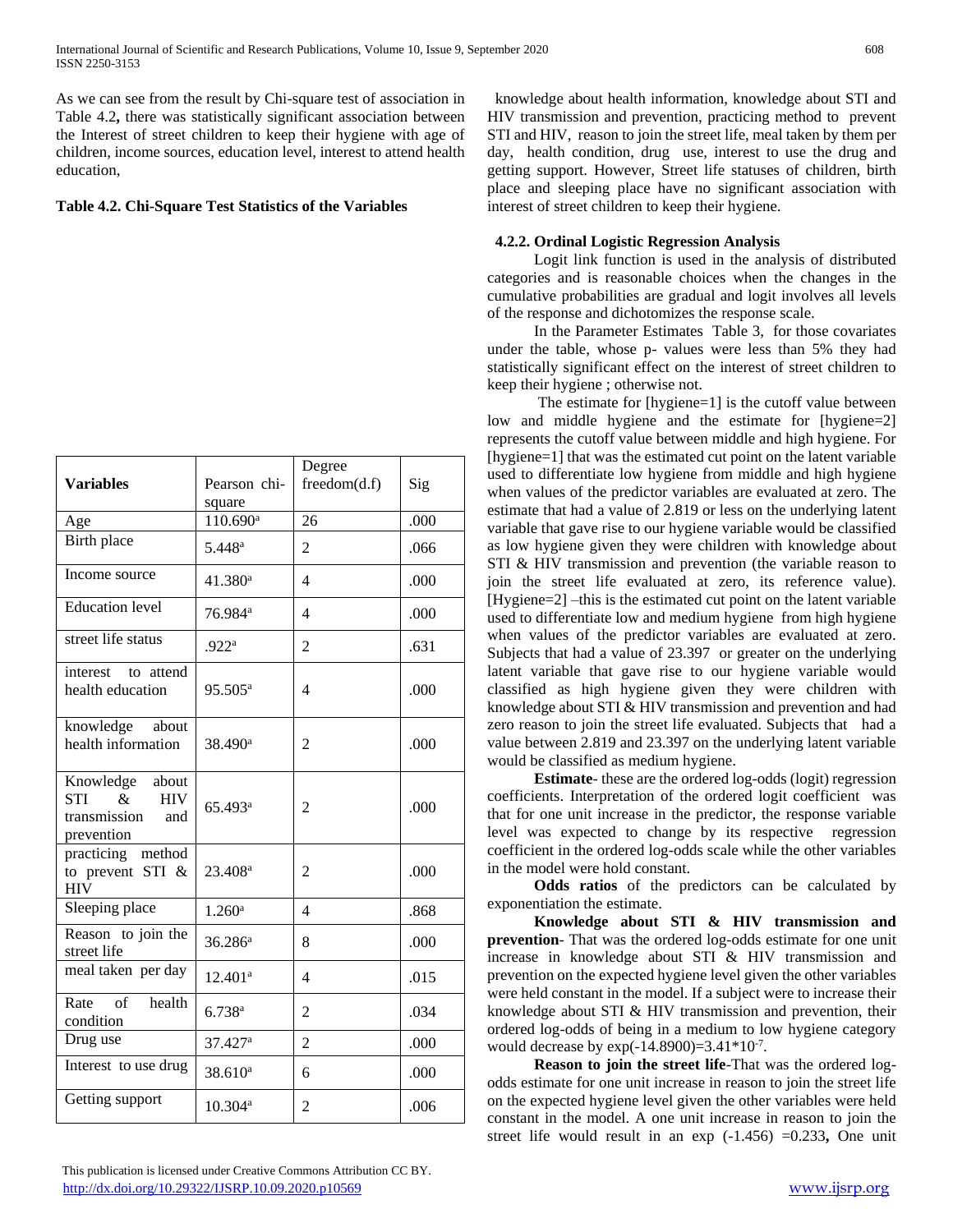decrease in the ordered log-odds of being in a medium to low hygiene category while the other variables in the model are held constant.

 **The wald test statistic** for knowledge about STI & HIV transmission and prevention was 4.104 with an associated pvalue of 0.043. If we set our alpha level to 0.05, we would reject null hypothesis and conclude that the regression coefficient for knowledge about STI & HIV transmission and prevention had been found to be statistically different from zero in the estimating hygiene given reason to join the street life in the model.

 **The wald test statistic** for reason to join street life was 4.193 with an associated p-value of 0.41. If we set our alpha level to 0.05, we would reject null hypothesis and conclude that the regression coefficient for reason to join street life had been found to be statistically different from zero in the estimating hygiene given knowledge about STI & HIV transmission and prevention.

 **Stepwise**: in statistics, stepwise regression is a method of fitting regression model. There are two types of stepwise regression model; these are forward selection and backward elimination. Forward selection involves starting with no variables in the model and testing the backward, which involves starting with all candidate variables. In the model below we used backward elimination to eliminate variables with high p-values and until getting final model with significance variables.

Steps of backward elimination for finding final model: Vi

| $= 2.819 + 23.397 + 1.433ag + 0.119incs + 3.220grdl$ |
|------------------------------------------------------|
| $-11.881$ itahed $-1.111$ khinfn $-14.890$ kstinhiv  |
| $+2.752$ pracmthod $-1.456$ resintstrt               |
| $+0.600$ eatprdy $-2.615$ hcondn $+22.361$ du        |
| $+6.545$ dintrst                                     |
|                                                      |
| Υi                                                   |
| $= 2.819 + 23.397 - 14.890$ kstinhiv                 |
| $-1.456$ resjntstrt         (4.1)                    |

 In these coefficients the negative sign indicates that those variables have negative effects on the interest of street children to keep hygiene from table 4.3. Knowledge about STI and HIV transmission and prevention and reason of children to join the street life are the variables of negative effects on the interest of street children to keep their hygiene. Based on the small observed significance level; we can reject the null hypothesis that it is zero.

|           |                     | Estimate  | Std. Error | Wald  | df | Sig. | 95% Confidence Interval |                    |  |
|-----------|---------------------|-----------|------------|-------|----|------|-------------------------|--------------------|--|
|           |                     |           |            |       |    |      | Lower Bound             | <b>Upper Bound</b> |  |
|           | [Hygien = 1] 2.819  |           | 22.388     | .016  |    | .900 | $-41.061$               | 46.699             |  |
| Threshold | [Hygien = 2] 23.397 |           | 25.781     | .824  |    | 364  | $-27.133$               | 73.926             |  |
|           | Age                 | 1.433     | .808       | 3.142 |    | .076 | -.151                   | 3.017              |  |
|           | Incomesourc<br>e    | .119      | 1.112      | .011  |    | .915 | $-2.060$                | 2.297              |  |
|           | Gradelevel          | 3.220     | 2.966      | 1.178 |    | .278 | $-2.593$                | 9.033              |  |
|           | Interest            | $-11.881$ | 6.951      | 2.921 |    | .087 | -25.505                 | 1.743              |  |
|           | KhealthInfn         | -1.111    | 1.980      | .315  |    | .575 | -4.990                  | 2.769              |  |
|           | <b>KSTINHIV</b>     | -14.890   | 7.350      | 4.104 |    | .043 | -29.294                 | .485               |  |
| Location  | pracmthod           | 2.752     | 2.567      | 1.149 |    | .284 | $-2.280$                | 7.784              |  |
|           | Resintstrt          | -1.456    | .711       | 4.193 |    | .041 | -2.850                  | -.062              |  |
|           | Eatprdy             | .600      | 1.776      | .114  |    | .735 | $-2.880$                | 4.081              |  |
|           | Heondition          | $-2.615$  | 1.878      | 1.938 |    | 164  | -6.296                  | 1.067              |  |
|           | druguse             | 22.361    | 13.909     | 2.585 |    | .108 | -4.900                  | 49.622             |  |
|           | DrugIntrst          | 6.545     | 4.561      | 2.059 |    | 151  | -2.394                  | 15.484             |  |
|           | Support             | $-0.319$  | 1.803      | .031  |    | .860 | $-3.852$                | 3.215              |  |

# **3.3. Model Adequacy Checking**

Looking at the model fit in Table 4.we can see a highly significant reduction in the chi-square statistics value of p*<.005*. So, the model shows a clearly significant improvement over the baseline or intercept only model.

|                | Tavit Turiyati I ildine Tinvi mahal |        |  |     |  |  |
|----------------|-------------------------------------|--------|--|-----|--|--|
| Model          | -2 Log Likelihood Chi-Square        |        |  |     |  |  |
| Intercept Only | 134.403                             |        |  |     |  |  |
| Final          | 764                                 | 92.639 |  | 00C |  |  |

#### **Table 4**.**Model Fitting Information**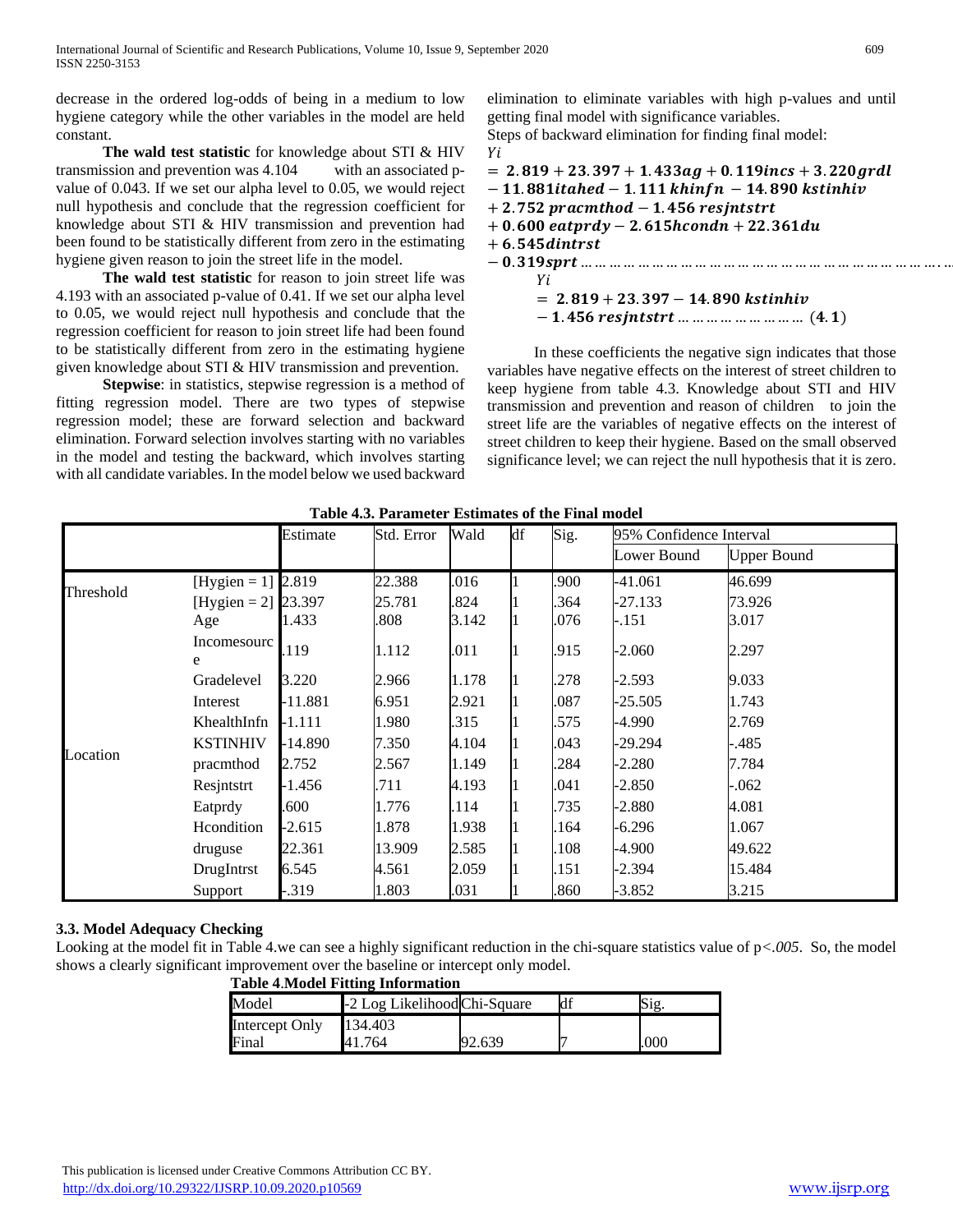However the goodness-of-fit statistics in Table 5 suggests the model fit the data fits well. Our analysis suggest the model does fit very well (p>0.05) (i.e. Fail to reject the null hypothesis depending on the observed data). Also the model fits adequately. **Table5 Goodness-of-Fit**

|          | тарку сгодински п-т п |    |  |  |  |  |
|----------|-----------------------|----|--|--|--|--|
|          | Chi-Square            | df |  |  |  |  |
| Pearson  |                       |    |  |  |  |  |
| Deviance |                       |    |  |  |  |  |

Pseudo values (Nagelkerke = 99.7%) indicates that there was relatively small proportion of the variation in assessment for the predictor. **Table 5. Pseudo R-Square**

| Table 5. Pseudo R-Square |            |          |  |  |
|--------------------------|------------|----------|--|--|
| Cox and Snell            | Nagelkerke | McFadden |  |  |
|                          |            |          |  |  |
| 806                      | 997        | .992     |  |  |
|                          |            |          |  |  |

The test of parallel lines in Table 6 the null hypothesis of the assumption of proportional odds. The null hypothesis states that the location parameters (slope coefficients) are the same across response categories. We fail to reject the null hypothesis; we conclude that the assumption holds.

Table 6.**Test of Parallel Lines**

| Model           | -2 Log Likelihood Chi-Square |  |     |
|-----------------|------------------------------|--|-----|
| Null Hypothesis | 41.764                       |  |     |
| General         | .000 <sup>b</sup>            |  | 000 |

#### IV. DISCUSSION OF THE RESULTS

 The findings indicate that the knowledge about STI and HIV transmission and prevention and reason of children to join the street life have significantly with the interest of street children to keep their hygiene. Knowledge about STI and HIV transmission and prevention and reason of children to join the street life were the variables with negative effect on the interest of street children to keep their hygiene. Based on the chi-square results, the variables like; age of children, income sources, education level, interest to attend health education, knowledge about health information, knowledge about STI and HIV transmission and prevention, practicing method to prevent STI and HIV, reason to join the street life, meal taken by them per day, health condition, drug use, interest to use the drug and getting support were significantly associated with interest of street children to keep their hygiene. However, Street life statuses of children, birth place and sleeping place have no significant association with interest of street children to keep their hygiene. By taking the variables with significant association with interest of street children to keep their hygiene in chi-square result and check their levels using ordered log-odds, we found knowledge about STI and HIV transmission and prevention and reason of children to join the street life that were significant effect on dependent variable. But the others like, age of children, income sources, education level, interest to attend health education, knowledge about health information, practicing method to prevent STI and HIV, meal taken by them per day, health condition, drug use, interest to use the drug and getting support had no significant effect on dependent variable. By relating this study with other studies that were discussed in literature review, like the study conducted in Addis Ababa by

 This publication is licensed under Creative Commons Attribution CC BY. <http://dx.doi.org/10.29322/IJSRP.10.09.2020.p10569> [www.ijsrp.org](http://ijsrp.org/)

Demelash *et al*., 2013 on Assessment of Sexual and reproductive health status of street children by using binary logistic regression model , showed that females were sexually active than males and females tended to have multiple sexual partners. More than half of the street children did not attended any kind of sexual or reproductive health education programs. According to the interviewed responses and results of test, males have no more information on available services than females. The overall male to female ratio of 3:1 were "on the street" type while the rest were "off the street" type. The reasons mentioned by the researcher or causes to join the street life are job searching, peer influence, family disharmony, orphaned, poor family and alcoholic parents. The above reasons pushed children mainly boys to engage in street activities. Almost one-third of street children claimed to have been supported by one organization at least once, but they had left and come back to the streets. The remaining never been helped and were using the service.

 The study conducted by Genet on factors associated with Orphans and Vulnerable Children in Organization for Social Service of AIDS (OSSA) in Hawassa, using binary logistic regression showed that the factors such as education level, sex, peer influence, shelter, sexual activity and reason of joining the street had statistically significant effect on status of street children and other variables were insignificance (Genet, 2014)*.* 

 The other study conducted by Alemu *et al*., in 2014 on the magnitude of the problem and risk factor associated with street life of street children in Gondar. Using binary logistic regression model showed that, the factors such as gender, school attendance, shelter, sexual activity and reason of joining the street had